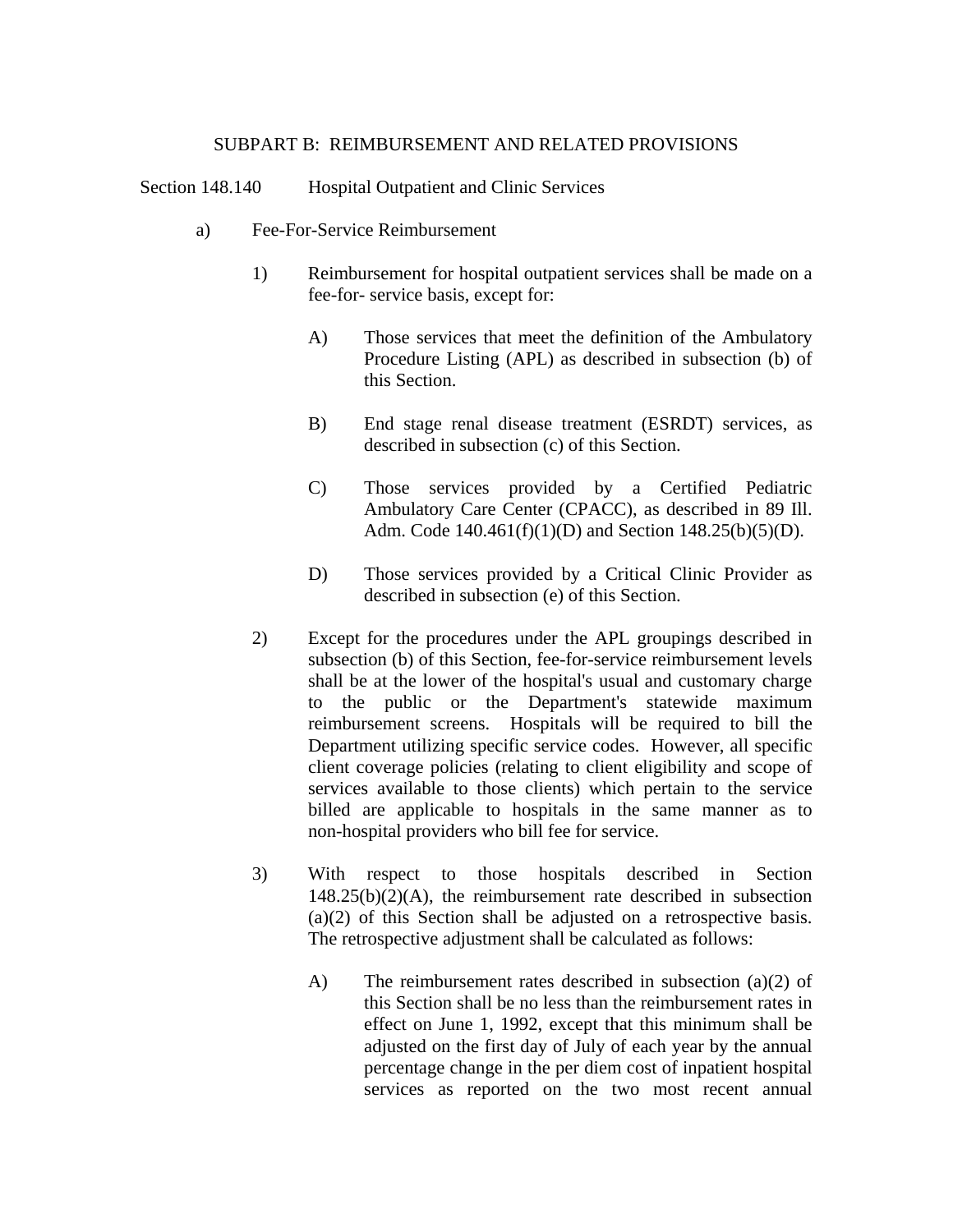Medicaid cost reports.

- B) The per diem cost of inpatient hospital services shall be calculated by dividing the total allowable Medicaid costs by the total allowable Medicaid days.
- 4) Maternal and Child Health Program rates, as described in 89 Ill. Adm. Code 140 Table M, shall be paid to Certified Hospital Ambulatory Primary Care Centers (CHAPCC), as described in 89 Ill. Adm. Code  $140.461(f)(1)(A)$  and Section  $148.25(b)(5)(A)$ , Certified Hospital Organized Satellite Clinics (CHOSC), as described in 89 Ill. Adm. Code  $140.461(f)(1)(B)$  and Section 148.25(b)(5)(B), and Certified Obstetrical Ambulatory Care Centers (COBACC), as described in 89 Ill. Adm. Code 140.461(f)(1)(C), and Section 148.25(b)(5)(C). Maternal and Child Health Program rates shall also be paid to Certified Pediatric Ambulatory Care Centers (CPACC), as described in 89 Ill. Adm. Code  $140.461(f)(1)(D)$  and Section  $148.25(b)(5)(D)$ , for covered services as described in 89 Ill. Adm. Code 140.462(e)(3), that are provided to non-assigned Maternal and Child Health Program clients, as described in 89 Ill. Adm. Code 140.464(b)(1).
- 5) Certified Pediatric Ambulatory Care Centers (CPACC), as described in 89 Ill. Adm. Code  $140.461(f)(1)(D)$  and Section 148.25(b)(5)(D), shall be reimbursed in accordance with 89 Ill. Adm. Code 140.464(b)(2) for assigned clients.
- 6) Hospitals described in Sections 148.25(b)(2)(A) and 148.25(b)(2)(B) shall be required to submit outpatient cost reports to the Department within 90 days after the close of the facility's fiscal year.
- 7) With the exception of the retrospective adjustment described in subsection (a)(3) of this Section, no year-end reconciliation is made to the reimbursement rates calculated under this Section.
- b) Ambulatory Procedure Listing (APL) Effective January 1, 2006 July 1, 2004, the Department will reimburse hospitals for certain hospital outpatient procedures as described in subsection (b)(1) of this Section.
	- 1) APL Groupings

Under the APL, a list was developed that defines those technical procedures that require the use of the hospital outpatient setting, its technical staff or equipment. These procedures are separated into separate groupings based upon the complexity and historical costs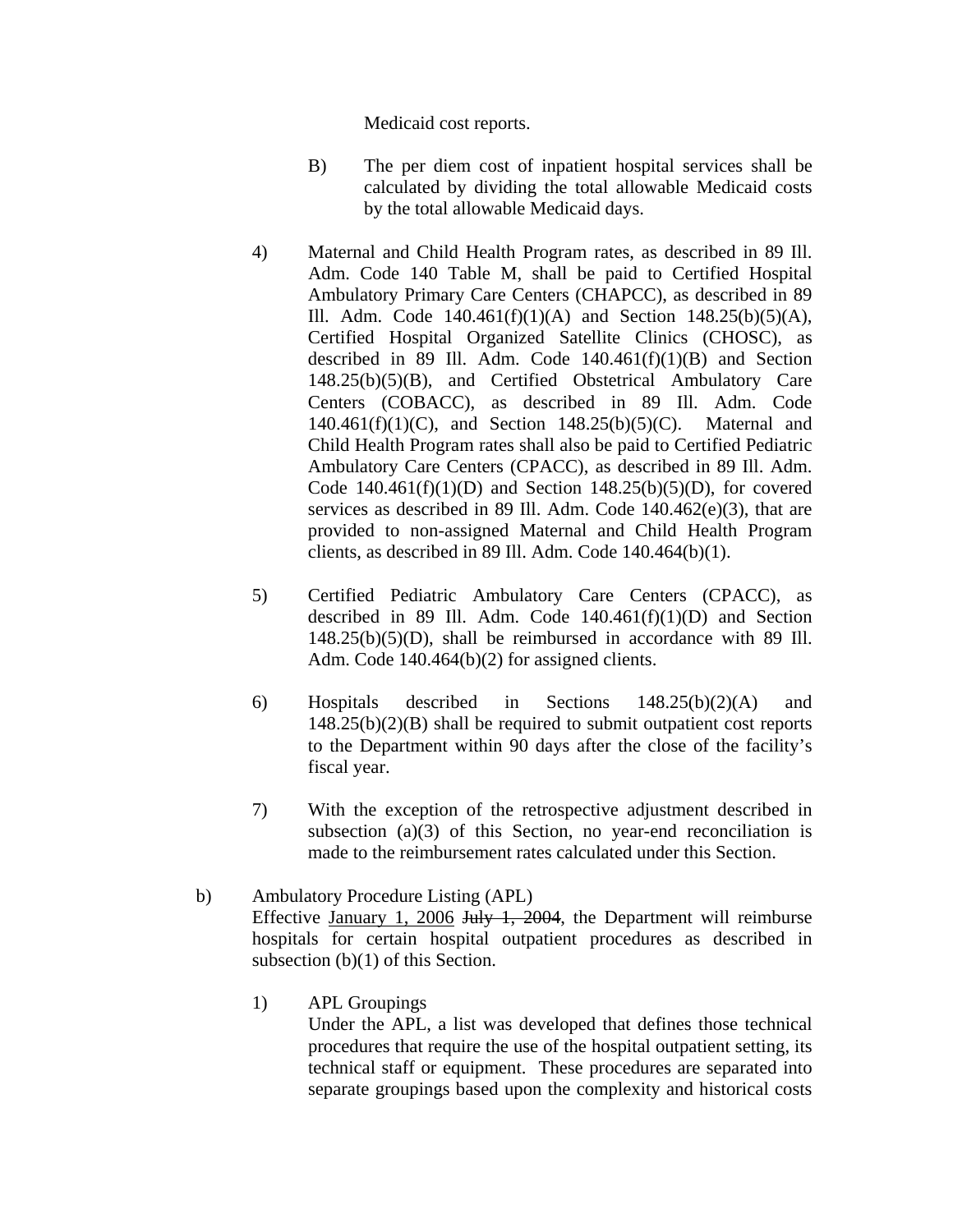of the procedures. The groupings are as follows:

- A) Surgical Groups
	- i) Surgical group 1(a) consists of intense surgical procedures. Group 1(a) surgeries require an operating suite with continuous patient monitoring by anesthesia personnel. This level of service involves advanced specialized skills and highly technical operating room personnel using high technology equipment. The rate for this procedure shall be \$1,794.00 \$1,709.00.
	- ii) Surgical group 1(b) consists of moderately intense surgical procedures. Group 1(b) surgeries generally require the use of an operating room suite or an emergency room treatment suite, along with continuous monitoring by anesthesia personnel and some specialized equipment. The rate for this procedure shall be \$1,049.00 \$999.00.
	- iii) Surgical group 1(c) consists of low intensity surgical procedures. Group 1(c) surgeries may be done in an operating suite or an emergency room and require relatively brief operating times. Such procedures may be performed for evaluation or diagnostic reasons. The rate for this procedure shall be \$752.00 \$716.00.
	- iv) Surgical group 1(d) consists of surgical procedures of very low intensity. Group 1(d) surgeries may be done in an operating room or emergency room, have a low risk of complications, and include some physician-administered diagnostic and therapeutic procedures. The rate for this procedure shall be \$287.00 \$273.00.
- B) Diagnostic and Therapeutic Groups

.

 i) Diagnostic and therapeutic group 2(a) consists of advanced or evolving technologically complex diagnostic or therapeutic procedures. Group 2(a) procedures are typically invasive and must be administered by a physician. The rate for this procedure shall be \$941.00 \$896.00.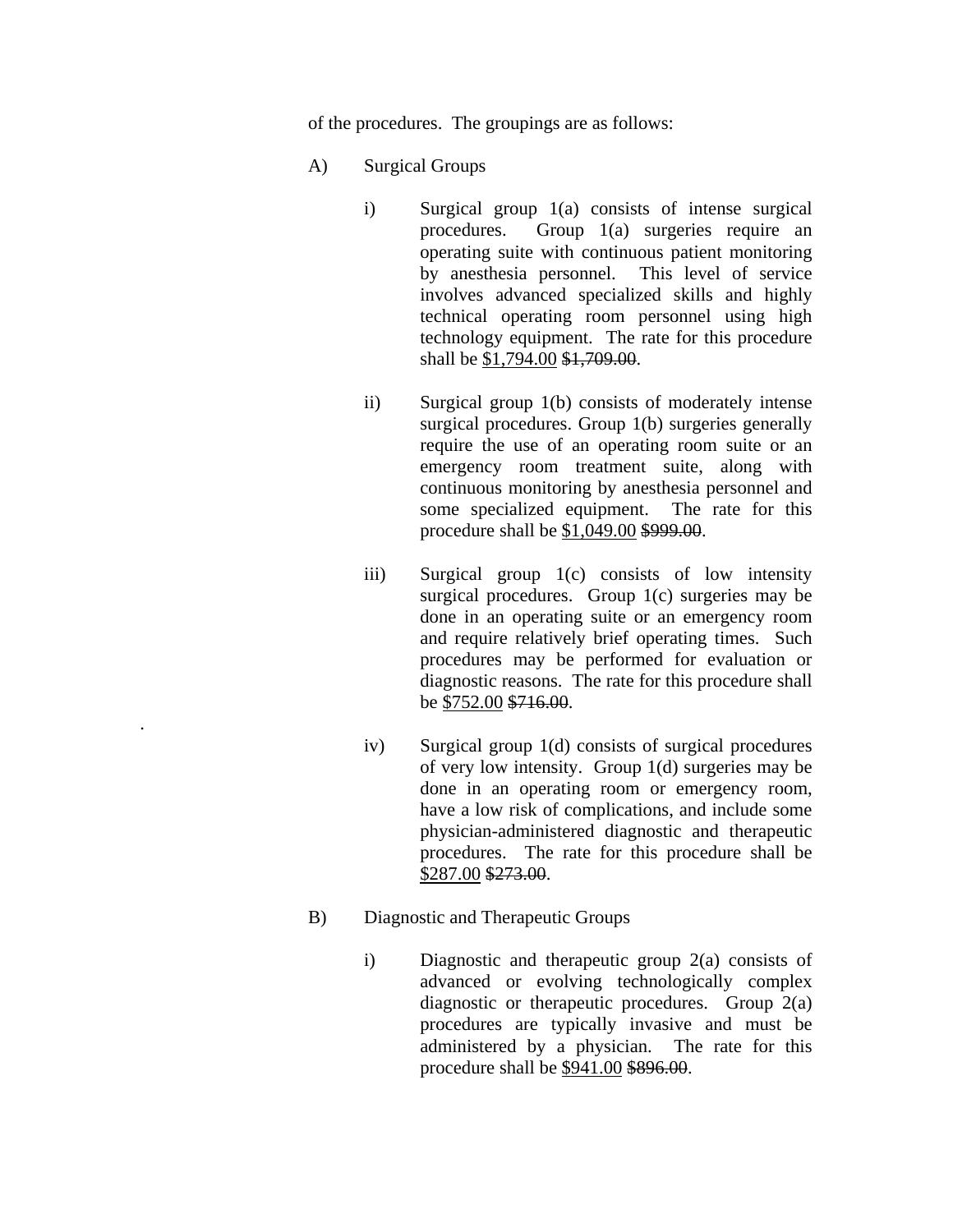- ii) Diagnostic and therapeutic group 2(b) consists of technologically complex diagnostic and therapeutic procedures that are typically non-invasive. Group 2(b) procedures typically include radiological consultation or a diagnostic study. The rate for this procedure shall be \$304.00 \$290.00.
- iii) Diagnostic and therapeutic group 2(c) consists of other diagnostic tests. Group 2(c) procedures are generally non-invasive and may be administered by a technician and monitored by a physician. The rate for this procedure shall be \$176.00 \$168.00.
- iv) Diagnostic and therapeutic group 2(d) consists of therapeutic procedures. Group 2(d) procedures typically involve parenterally administered therapeutic agents. Either a nurse or a physician is likely to perform such procedures. The rate for this procedure shall be \$136.00 \$130.00.
- C) Group 3 reimbursement for services provided in a hospital emergency department will be made in accordance with one of the three levels described in this Section. Emergency Services mean those services that are for a medical condition manifesting itself by acute symptoms of sufficient severity (including severe pain) such that a prudent layperson, possessing an average knowledge of medicine and health, could reasonably expect that the absence of immediate attention would result in placing the health of the individual (or, with respect to a pregnant woman, the health of the woman or her unborn child) in serious jeopardy, serious impairment to bodily functions or serious dysfunction of any bodily organ or part. The determination of the level of service reimbursable by the Department shall be based upon the circumstances at the time of the initial examination, not upon the final determination of the client's actual condition, unless the actual condition is more severe.
	- i) Emergency Level I refers to Emergency Services provided in the hospital's emergency department for the alleviation of severe pain or for immediate diagnosis and/or treatment of conditions or injuries that pose an immediate significant threat to life or physiologic function or requires an intense level of physician or nursing intervention. An "intense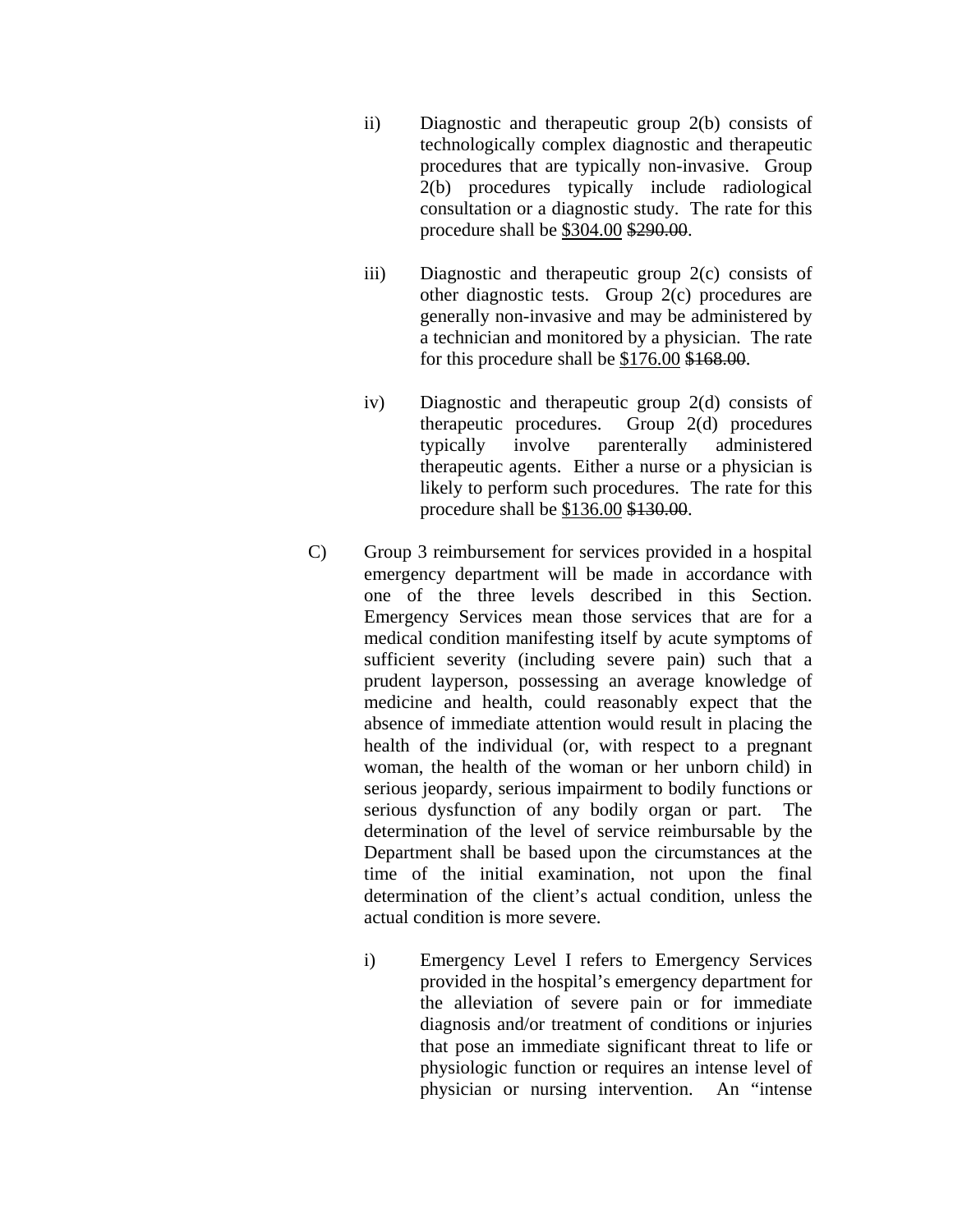level" is defined as more than two hours of documented one-on-one nursing care or interactive treatment. The rate for this service shall be \$181.00 \$172.00.

- ii) Emergency Level II refers to Emergency Services that do not meet the definition in this Section of Emergency Level I care, but that are provided in the hospital emergency department for a medical condition manifesting itself by acute symptoms of sufficient severity. The rate for this service shall be \$67.00 \$64.00.
- iii) Non-Emergency/Screening Level means those services provided in the hospital emergency department that do not meet the requirements of Emergency Level I or II stated in this Section. For such care, the Department will reimburse the hospital either applicable current FFS rates for the services provided or a screening fee, but not both. The rate for this service shall be \$26.00 \$25.00.
- D) Group 4 for observation services is established to reimburse such services that are provided when a patient's current condition does not warrant an inpatient admission but does require an extended period of observation in order to evaluate and treat the patient in a setting that provides ancillary resources for diagnosis or treatment with appropriate medical and skilled nursing care. The hospital may bill for both observation and other APL procedures but will be reimbursed only for the procedure (group) with the highest reimbursement rate. Observation services will be reimbursed under one of three categories:
	- i) for at least 60 minutes but less than six hours and 31 minutes of services, the rate shall be \$74.00 \$70.00;
	- ii) for at least six hours and 31 minutes but less than 12 hours and 31 minutes of services, the rate shall be \$222.00 \$211.00; or
	- iii) for at least 12 hours and 31 minutes or more of services, the rate shall be \$443.00 \$422.00.
- E) Group 5 for psychiatric treatment services is established to reimburse for certain outpatient treatment psychiatric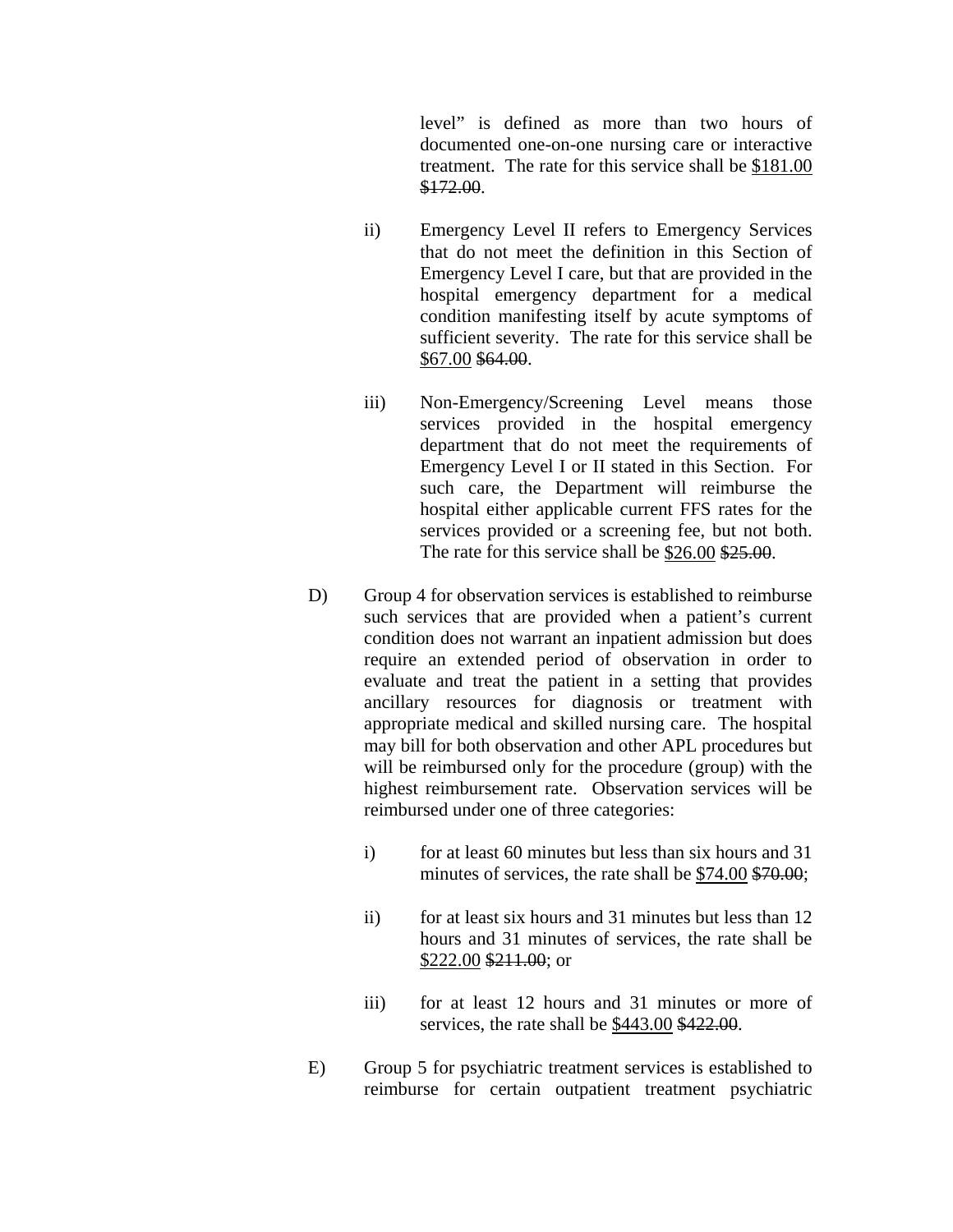services that are provided by a hospital that is enrolled with the Department to provide inpatient psychiatric services. Under this group, the Department will reimburse, at different rates, Type A and Type B Psychiatric Clinic Services, as defined in Section 148.40(d)(1). A different rate will also be reimbursed to children's hospitals as defined in 89 Ill. Adm. Code 149.50 (c)(3)(A).

- i) The rate for Type A psychiatric clinic services shall be \$68.00.
- ii) The rate for Type A psychiatric clinic services provided by a Children's Hospital shall be \$102.00.
- iii) The rate for Type B psychiatric clinic services shall be \$101.00.
- iv) The rate for Type B psychiatric clinic services provided by a Children's Hospital shall be \$102.00.
- F) Group 6 for physical rehabilitation services is established to reimburse for certain outpatient physical rehabilitation services. Under this group, the Department will reimburse for services provided by a hospital enrolled with the Department to provide outpatient physical rehabilitation services at a different rate than will be reimbursed for physical rehabilitation services provided by a hospital that is not enrolled with the Department to provide physical rehabilitation services. A different rate will also be reimbursed to children's hospitals as defined in 89 Ill. Adm. Code 149.50(c)(3)(A).
	- i) The rate for rehabilitation services provided by a hospital enrolled with the Department to provide outpatient physical rehabilitation shall be \$130.00.
	- ii) The rate for rehabilitation services provided by a hospital that is not enrolled with the Department to provide physical rehabilitation shall be \$115.00.
	- iii) The rate for rehabilitation services provided by Children's Hospitals shall be \$130.00.
- 2) Each of the groups described in subsection (b)(1) of this Section will be reimbursed by the Department considering the following: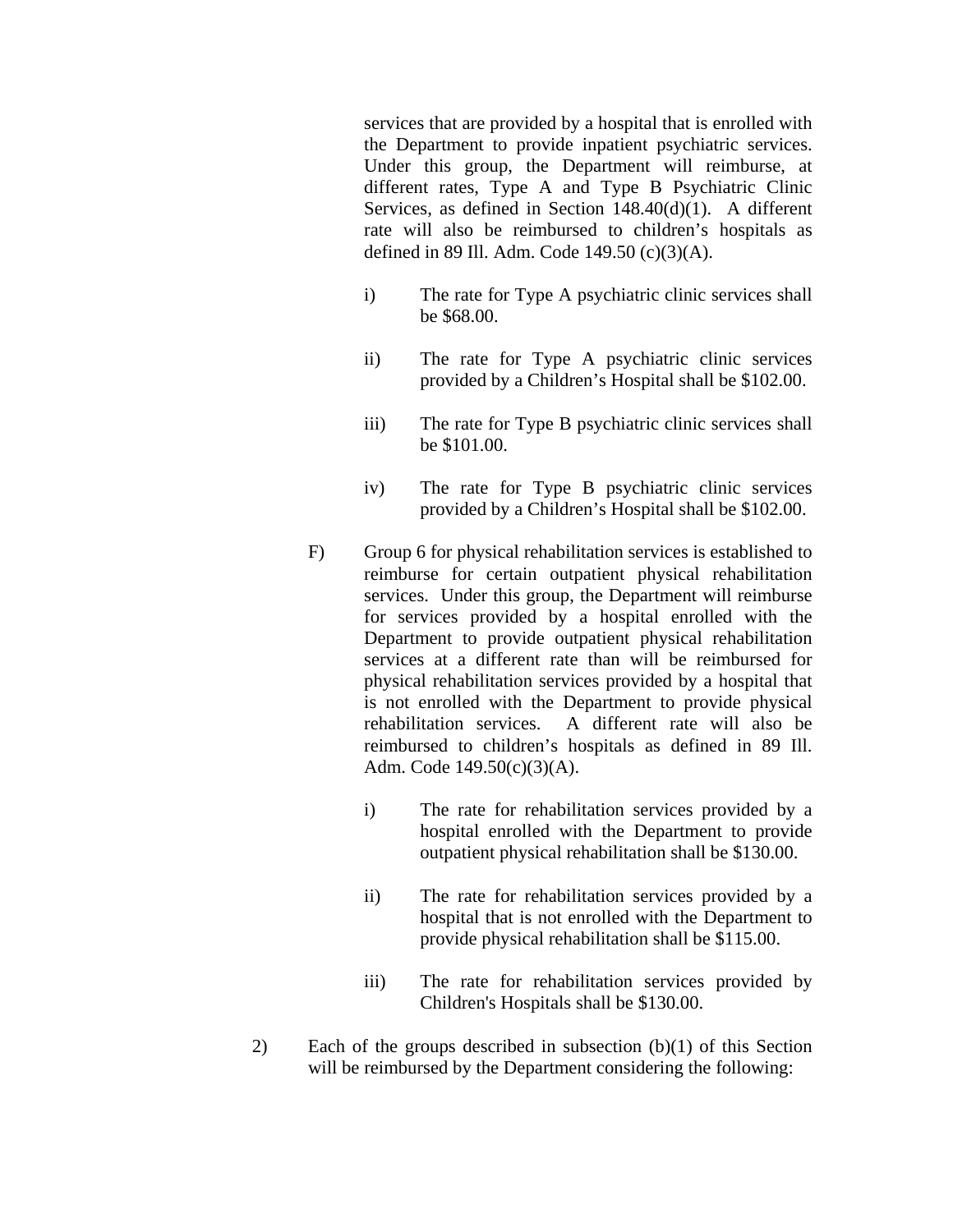- A) The Department will provide cost outlier payments for specific devices and drugs associated with specific APL procedures. Such payments will be made if:
	- i) The device or drug is on an approved list maintained by the Department. In order to be approved, the Department will consider requests from medical providers and shall base its decision on medical appropriateness of the device or drug and the costs of such device or drug; and
	- ii) The provision of such devices or drugs is deemed to be medically appropriate for a specific client, as determined by the Department's physician consultants.
- B) Additional payment for such devices or drugs, as described in subsection  $(b)(2)(A)$  of this Section, will require prior authorization by the Department unless it is determined by the Department's professional medical staff that prior authorization is not warranted for a specific device or drug. When such prior authorization has been denied for a specific device or drug, the decision may be appealed as allowed by 89 Ill. Adm. Code  $102.80(a)(7)$  and in accordance with the provisions for assistance appeals at 89 Ill. Adm. Code 104.
- C) The amount of additional payment for devices or drugs, as described in subsection  $(b)(2)(A)$  of this Section, will be based on the following methodology:
	- i) The product of a cost to charge ratio that, in the case of cost reporting hospitals as described in Section 148.130(d), or in the case of other non-cost reporting providers, equals 0.5 multiplied by the provider's total covered charges on the qualifying claim, less the APL payment rate multiplied by four;
	- ii) If the result of subsection  $(b)(2)(C)(i)$  of this Section is less than or equal to zero, no additional payment will be made. If the result is greater than zero, the additional payment will equal the result of subsection  $(b)(2)(C)(i)$  of this Section, multiplied by 80 percent. In such cases, the provider will receive the sum of the APL payment and the additional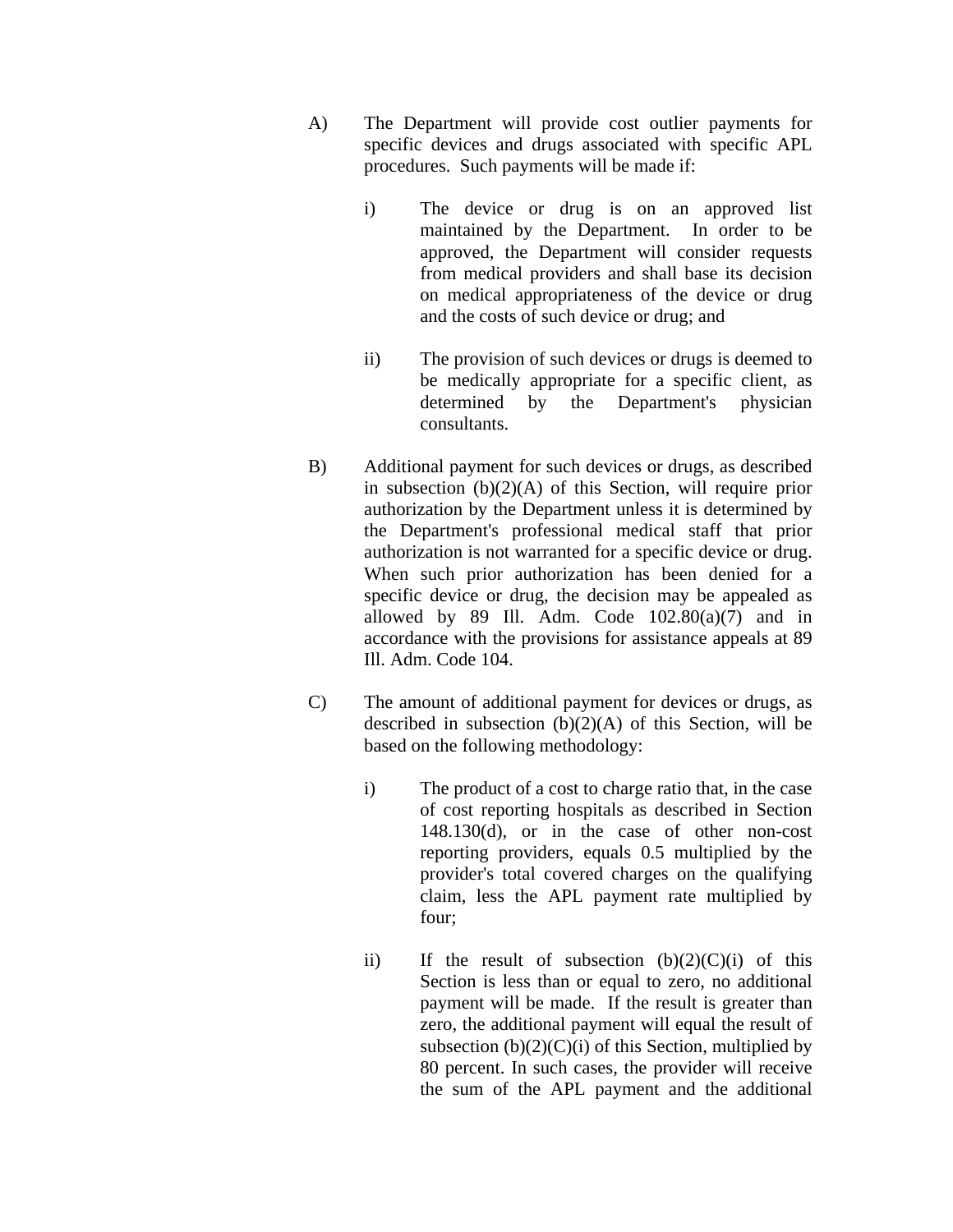payment for such high cost devices or drugs.

- D) For county-owned hospitals located in an Illinois county with a population greater than three million, reimbursement rates for each of the reimbursement groups shall be equal to the amounts described in subsection (b)(1) of this Section multiplied by a factor of 2.72 2.856, except that physical rehabilitation services provided by a general care hospital not enrolled with the Department to provide outpatient physical rehabilitation services shall be reimbursed at a rate of \$230.00 and the reimbursement rate for Type B psychiatric clinic services shall be \$224.00.
- E) Reimbursement rates for hospitals not required to file an annual cost report with the Department may be lower than those listed in this Section.
- F) Reimbursement for each APL group described in this subsection (b) shall be all-inclusive for all services provided by the hospital, regardless of the amount charged by a hospital. No separate reimbursement will be made for ancillary services or the services of hospital personnel. Exceptions to this provision are that hospitals shall be allowed to bill separately, on a fee-for-service basis, for professional outpatient services of a physician providing direct patient care who is salaried by the hospital, and occupational or speech therapy services provided in conjunction with rehabilitation services as described in subsection  $(b)(1)(F)$  of this Section. For the purposes of this Section, a salaried physician is a physician who is salaried by the hospital; a physician who is reimbursed by the hospital through a contractual arrangement to provide direct patient care; or a group of physicians with a financial contract to provide emergency department care. Under APL reimbursement, salaried physicians do not include radiologists, pathologists, nurse practitioners, or certified registered nurse anesthetists and no separate reimbursement will be allowed for such providers.
- 3) The assignment of procedure codes to each of the reimbursement groups in subsection (b)(1) of this Section are detailed in the Department's Hospital Handbook and in notices to providers.
- 4) A one-time fiscal year 2000 payment will be made to hospitals. Payment will be based upon the services, specified in this Section, provided on or after July 1, 1998, and before July 1, 1999, which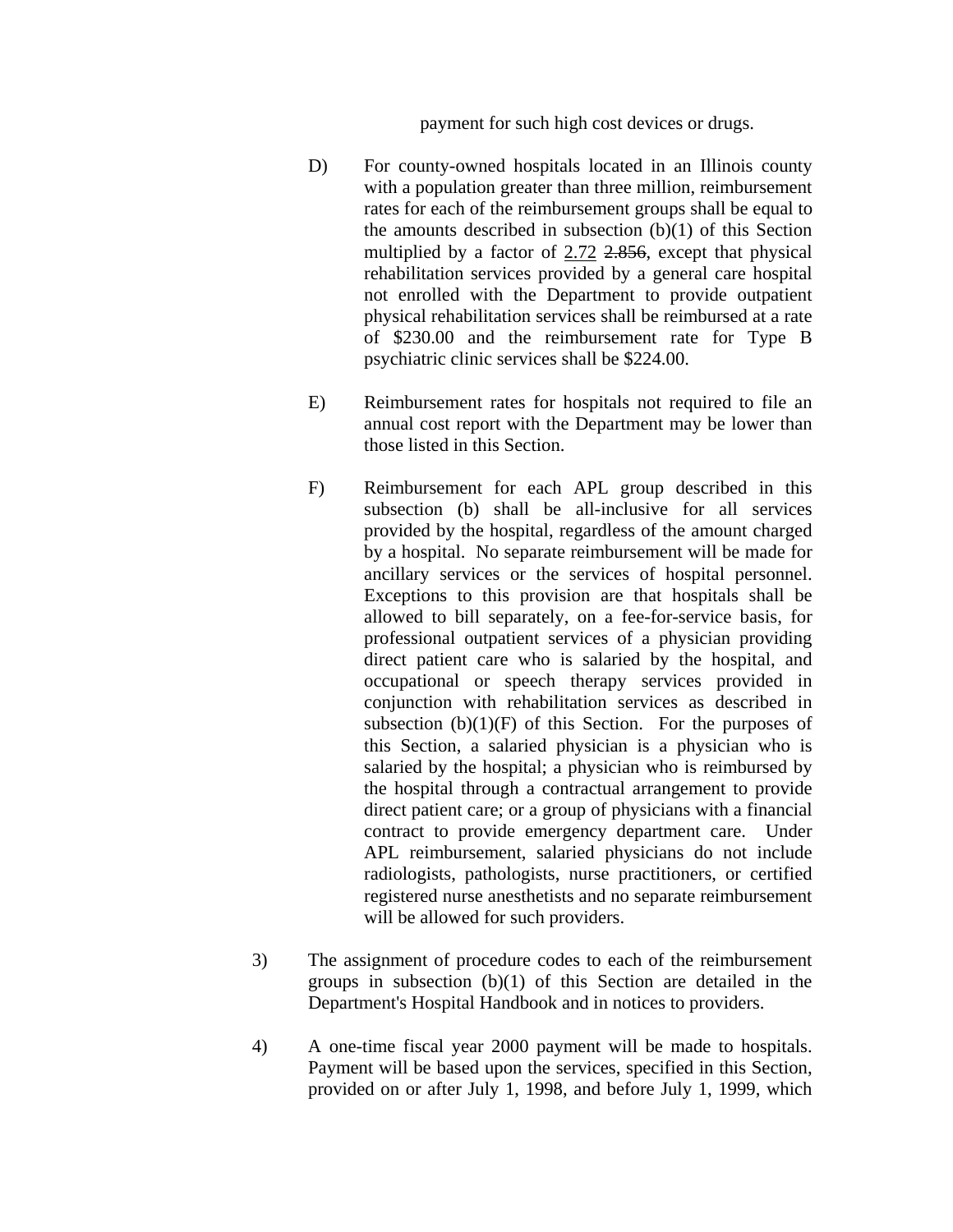were submitted to the Department and determined eligible for payment (adjudicated) by the Department on or prior to April 30, 2000, excluding services for Medicare/Medicaid crossover claims and claims which resulted in a zero payment by the Department. A one-time amount of:

- A) \$27.75 will be paid for each service for procedure code W7183 (Psychiatric clinic Type A for adults).
- B) \$24.00 will be paid for each service for APL Group 5 (Psychiatric clinic Type A only) provided by a children's hospital as defined in 89 Ill. Adm. Code  $149.50(c)(3)(A)$ .
- C) \$15.00 will be paid for each service for APL Group 6 (Physical rehabilitation services) provided by a children's hospital as defined in 89 Ill. Adm. Code  $149.50(c)(3)(A)$ .
- 5) County Facility Outpatient Adjustment
	- A) Effective for services provided on or after July 1, 1995, county owned hospitals in an Illinois county with a population of over three million shall be eligible for a county facility outpatient adjustment payment. This adjustment payment shall be in addition to the amounts calculated under this Section and are calculated as follows:
		- i) Beginning with July 1, 1995, hospitals under this subsection shall receive an annual adjustment payment equal to total base year hospital outpatient costs trended forward to the rate year minus total estimated rate year hospital outpatient payments, multiplied by the resulting ratio derived when the value 200 is divided by the quotient of the difference between total base year hospital outpatient costs trended forward to the rate year and total estimated rate year hospital outpatient payments divided by one million.
		- ii) The payment calculated under this subsection  $(b)(5)(A)$  may be adjusted by the Department to ensure compliance with aggregate and hospital specific federal payment limitations.
		- iii) The county facility outpatient adjustment under this subsection shall be made on a quarterly basis.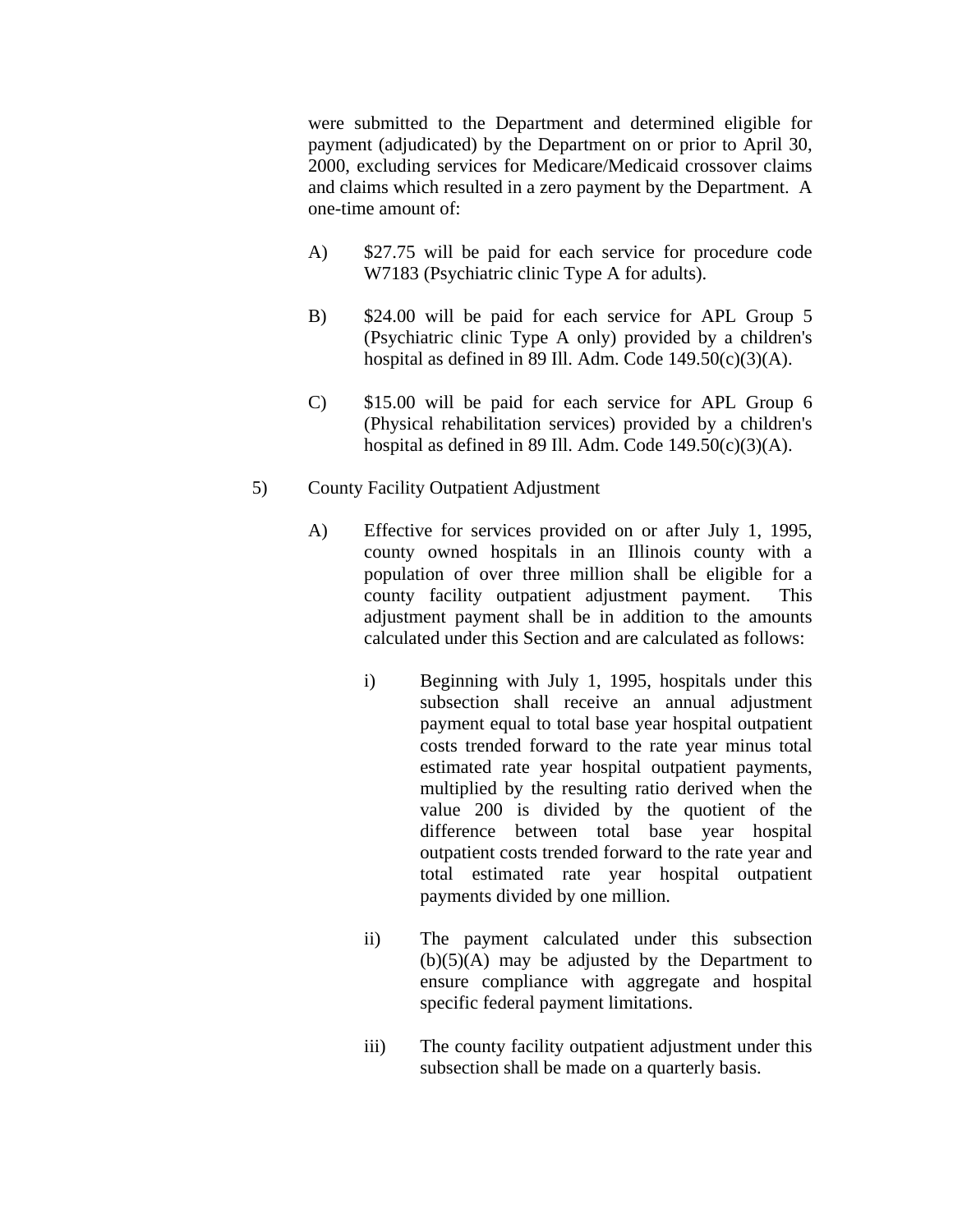- B) County Facility Outpatient Adjustment Definition. The definitions of terms used with reference to calculation of the county facility outpatient adjustment are as follows:
	- i) "Base Year" means the most recently completed State fiscal year.
	- ii) "Rate Year" means the State fiscal year during which the county facility adjustment payments are made.
	- iii) "Total Estimated Rate Year Hospital Outpatient Payments" means the Department's total estimated outpatient date of service liability, projected for the upcoming rate year.
	- iv) "Total Hospital Outpatient Costs" means the statewide sum of all hospital outpatient costs derived by summing each hospital's outpatient charges derived from actual paid claims data multiplied by the hospital's cost-to-charge ratio.

# 6) No Year-End Reconciliation With the exception of the retrospective rate adjustment described in subsection (b)(8) of this Section, no year-end reconciliation is made to the reimbursement rates calculated under this subsection (b).

# 7) Rate Adjustments

With respect to those hospitals described in Section  $148.25(b)(2)(A)$ , the reimbursement rates described in subsection (b)(5) of this Section shall be adjusted on a retrospective basis. The retrospective adjustment shall be calculated as follows:

- A) The reimbursement rates described in subsection (b)(5) of this Section shall be no less than the reimbursement rates in effect on June 1, 1992, except that this minimum shall be adjusted on the first day of July of each year by the annual percentage change in the per diem cost of inpatient hospital services as reported on the two most recent annual Medicaid cost reports.
- B) The per diem cost of inpatient hospital services shall be calculated by dividing the total allowable Medicaid costs by the total allowable Medicaid days.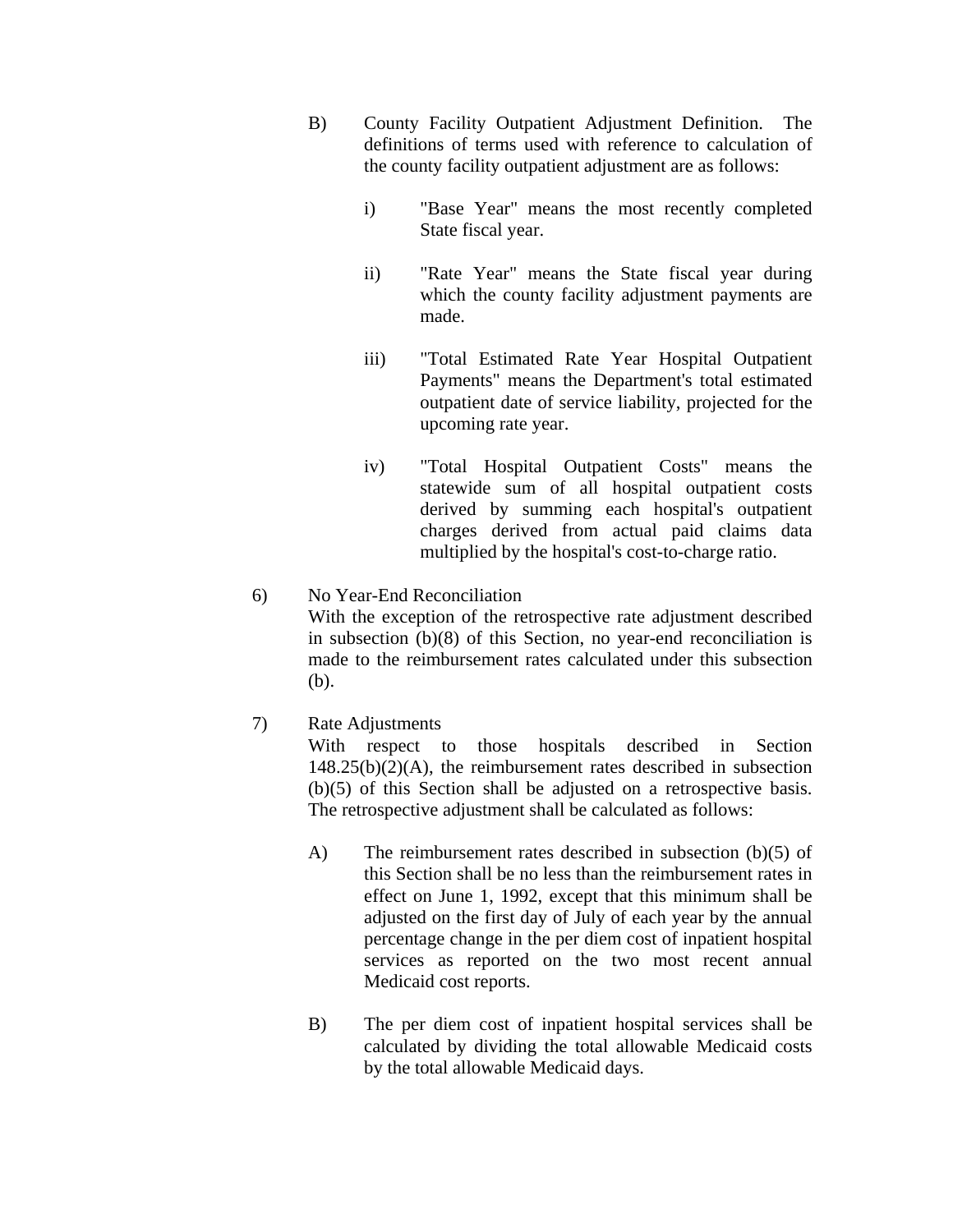- 8) Services are available to all clients in geographic areas in which an encounter rate hospital or a county-operated outpatient facility is located. All specific client coverage policies (relating to client eligibility and scope of services available to those clients) which pertain to the service billed are applicable to hospitals reimbursed under the Ambulatory Care Program in the same manner as to encounter rate hospitals and to non-hospital and hospital providers who bill and receive reimbursement on a fee-for-service basis.
- 9) Hospitals described in Section 148.25(b)(2)(A) and (b)(2)(B) shall be required to submit outpatient cost reports to the Department within 90 days after the close of the facility's fiscal year.
- c) Payment for outpatient end-stage renal disease treatment (ESRDT) services provided pursuant to Section 148.40(c) shall be made at the Department's payment rates, as follows:
	- 1) For inpatient hospital services provided pursuant to Section  $148.40(c)(1)$ , the Department shall reimburse hospitals pursuant to Sections 148.240 through 148.300 and 89 Ill. Adm. Code 149.
	- 2) For outpatient services or home dialysis treatments provided pursuant to Section  $148.40(c)(2)$  or  $(c)(3)$ , the Department will reimburse hospitals and clinics for ESRDT services at a rate which will reimburse the provider for the dialysis treatment and all related supplies and equipment, as defined in 42 CFR 405.2163 (1994). This rate will be that rate established by Medicare pursuant to 42 CFR 405.2124 and 413.170 (1994).
	- 3) Payment for non-routine services. For services which are provided during outpatient or home dialysis treatment pursuant to Section  $148.40(c)(2)$  or  $(c)(3)$  but are not defined as a routine service under 42 CFR 405.2163 (1994), separate payment will be made to independent laboratories, pharmacies, and medical supply providers pursuant to 89 Ill. Adm. Code 140.430 through 140.434, 140.440 through 140.450, and 140.475 through 140.481, respectively.
	- 4) Payment for physician services relating to ESRDT will be made separately to physicians, pursuant to 89 Ill. Adm. Code 140.400.
	- 5) With respect to those hospitals described in Section  $148.25(b)(2)(A)$ , the reimbursement rates described in this subsection (c) shall be adjusted on a retrospective basis. The retrospective adjustment shall be calculated as follows: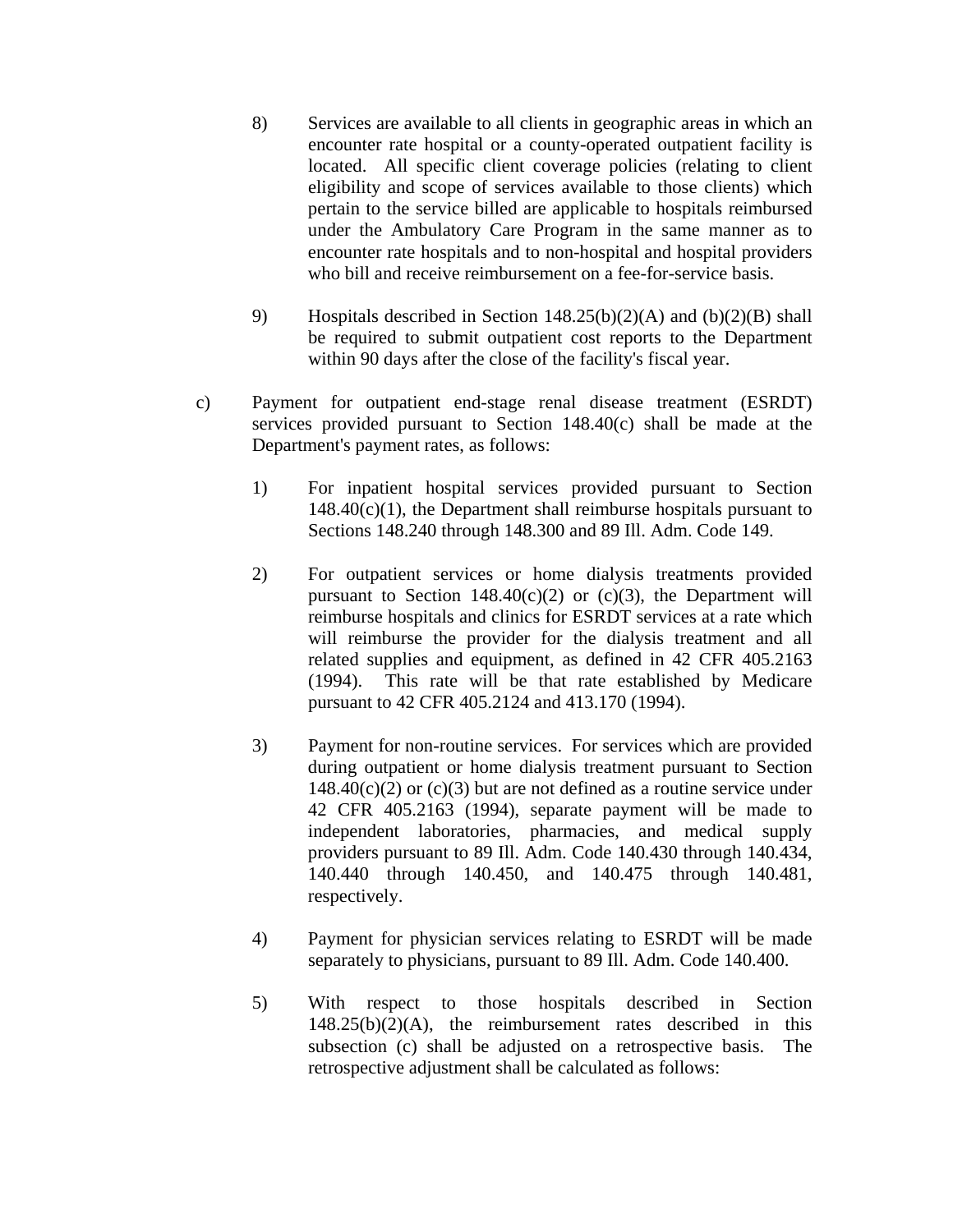- A) The reimbursement rates described in this subsection (c) shall be no less than the reimbursement rates in effect on June 1, 1992, except that this minimum shall be adjusted on the first day of July of each year by the annual percentage change in the per diem cost of inpatient hospital services as reported on the two most recent annual Medicaid cost reports.
- B) The per diem cost of inpatient hospital services shall be calculated by dividing the total allowable Medicaid costs by the total allowable Medicaid days.
- 6) With the exception of the retrospective rate adjustment described in subsection (c)(5) of this Section, no year-end reconciliation is made to the reimbursement rates calculated under this subsection (c).
- 7) Hospitals described in Section 148.25(b)(2)(A) and (b)(2)(B) of this Section shall be required to submit outpatient cost reports to the Department within 90 days after the close of the facility's fiscal year.
- d) Non Hospital-Based Clinic Reimbursement
	- 1) County-Operated Outpatient Facility Reimbursement Reimbursement for all services provided by county-operated outpatient facilities, as described in Section  $148.25(b)(2)(C)$ , that do not qualify as either a Maternal and Child Health Program managed care clinics, as described in 89 Ill. Adm. Code 140.461(f), or as a Critical Clinic Provider, as described in subsection (e) of this Section, shall be on an all-inclusive per encounter rate basis as follows:
		- A) Base Rate. The per encounter base rate shall be calculated as follows:
			- i) Allowable direct costs shall be divided by the number of direct encounters to determine an allowable cost per encounter delivered by direct staff.
			- ii) The resulting quotient, as calculated in subsection  $(d)(1)(A)(i)$  of this Section, shall be multiplied by the Medicare allowable overhead rate factor to calculate the overhead cost per encounter.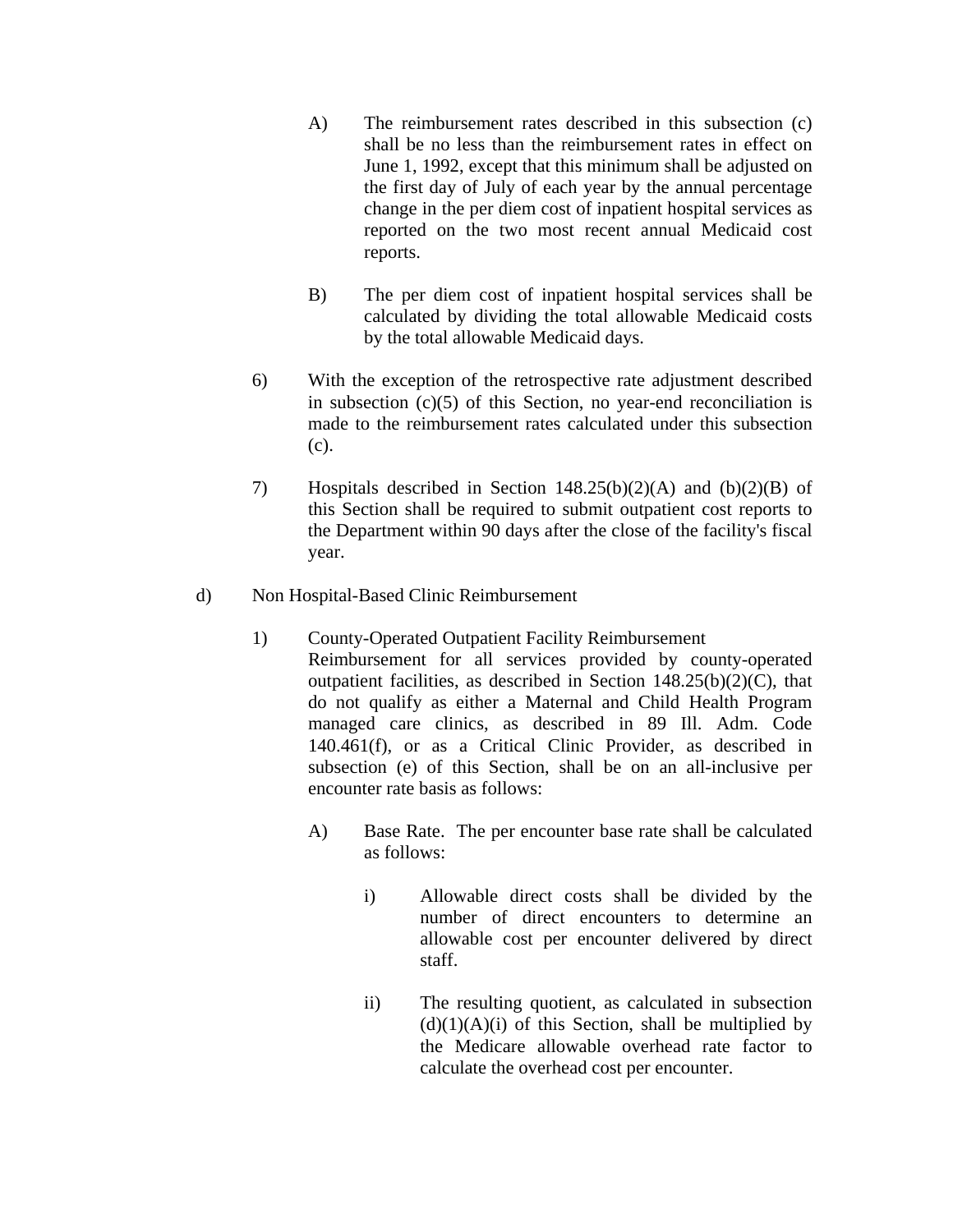- iii) The resulting product, as calculated in subsection  $(d)(1)(A)(ii)$  of this Section, shall be added to the resulting quotient, as calculated in subsection  $(d)(1)(A)(i)$  of this Section to determine the per encounter base rate.
- iv) The resulting sum, as calculated in subsection  $(d)(1)(A)(iii)$  of this Section, shall be the per encounter base rate.
- B) Supplemental Rate
	- i) The supplemental service cost shall be divided by the total number of direct staff encounters to determine the direct supplemental service cost per encounter.
	- ii) The supplemental service cost shall be multiplied by the allowable overhead rate factor to calculate the supplemental overhead cost per encounter.
	- iii) The quotient derived in subsection  $(d)(1)(B)(i)$  of this Section, shall be added to the product derived in subsection  $(d)(1)(B)(ii)$  of this Section, to determine the per encounter supplemental rate.
	- iv) The resulting sum, as described in subsection  $(d)(1)(B)(iii)$  of this Section, shall be the per encounter supplemental rate.

### C) Final Rate

- i) The per encounter base rate, as described in subsection  $(d)(1)(A)(iv)$  of this Section, shall be added to the per encounter supplemental rate, as described in subsection  $(d)(1)(B)(iv)$  of this Section, to determine the per encounter final rate.
- ii) The resulting sum, as determined in subsection  $(d)(1)(C)(i)$  of this Section, shall be the per encounter final rate.
- iii) The per encounter final rate, as described in subsection  $(d)(1)(C)(ii)$  of this Section, shall be adjusted in accordance with subsection  $(d)(2)$  of this Section.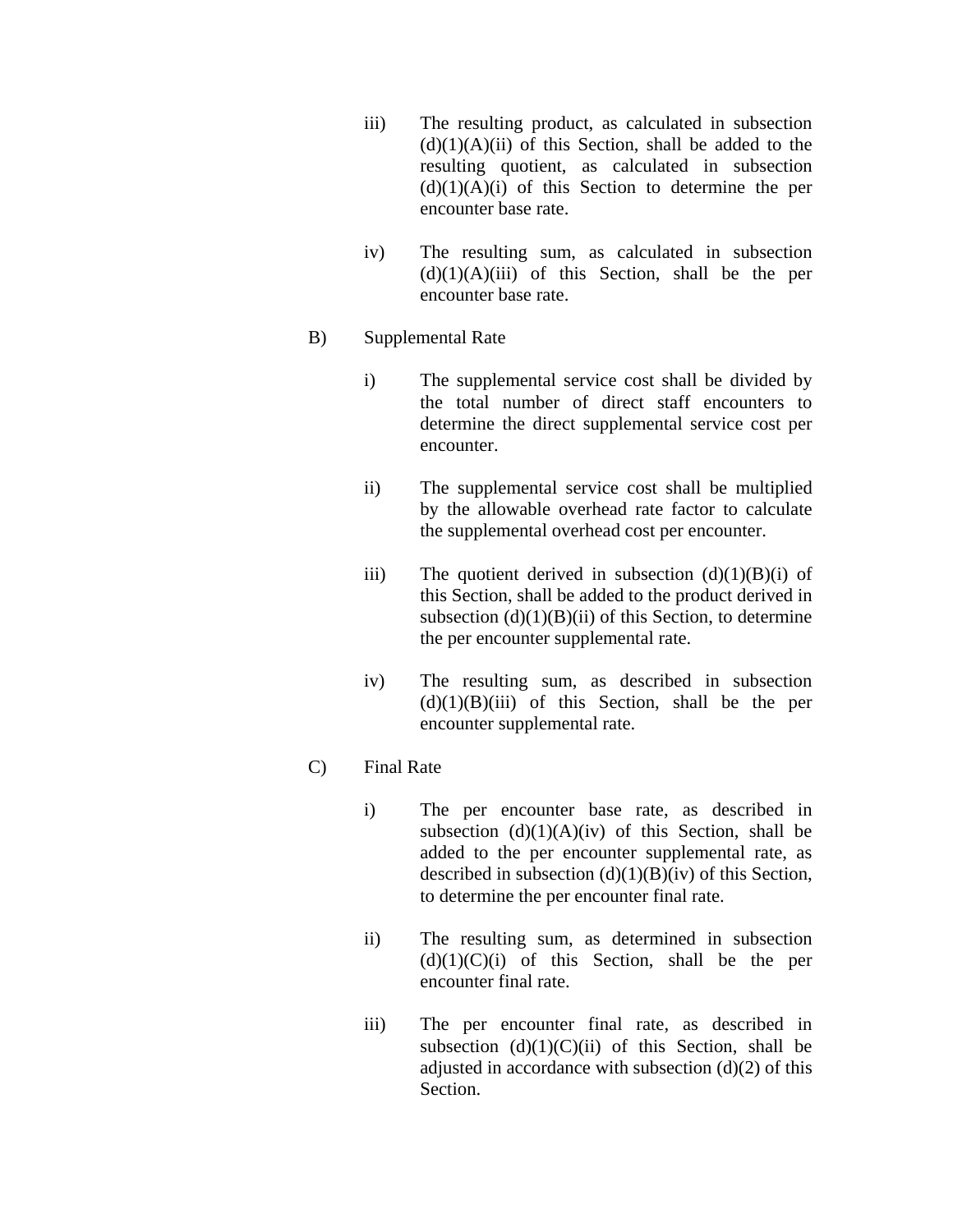#### 2) Rate Adjustments

Rate adjustments to the per encounter final rate, as described in subsection  $(d)(1)(C)(iii)$  of this Section, shall be calculated as follows:

- A) The reimbursement rates described in subsections  $(d)(1)(A)$ through  $(d)(1)(C)$  and  $(e)(2)$  of this Section shall be no less than the reimbursement rates in effect on June 1, 1992, except that this minimum shall be adjusted on the first day of July of each year by the annual percentage change in the per diem cost of inpatient hospital services as reported on the two most recent annual Medicaid cost reports. The per diem cost of inpatient hospital services shall be calculated by dividing the total allowable Medicaid costs by the total allowable Medicaid days.
- B) The per diem cost of inpatient hospital services shall be calculated by dividing the total allowable Medicaid costs by the total allowable Medicaid days.
- C) The final rate described in subsection  $(d)(1)(C)$  of this Section shall be no less than \$147.09 per encounter.
- 3) County-operated outpatient facilities, as described in Section  $148.25(b)(2)(C)$ , shall be required to submit outpatient cost reports to the Department within 90 days after the close of the facility's fiscal year. No year-end reconciliation is made to the reimbursement calculated under this subsection (d).
- 4) Services are available to all clients in geographic areas in which an encounter rate hospital or a county-operated outpatient facility is located. All specific client coverage policies (relating to client eligibility and scope of services available to those clients) which pertain to the service billed are applicable to encounter rate hospitals in the same manner as to hospitals reimbursed under the Ambulatory Care Program and to non-hospital and hospital providers who bill and receive reimbursement on a fee-for-service basis.
- e) Critical Clinic Providers
	- 1) Effective for services provided on or after September 27, 1997, a clinic owned or operated by a county with a population of over three million, that is within or adjacent to a hospital, shall qualify as a Critical Clinic Provider if the facility meets the efficiency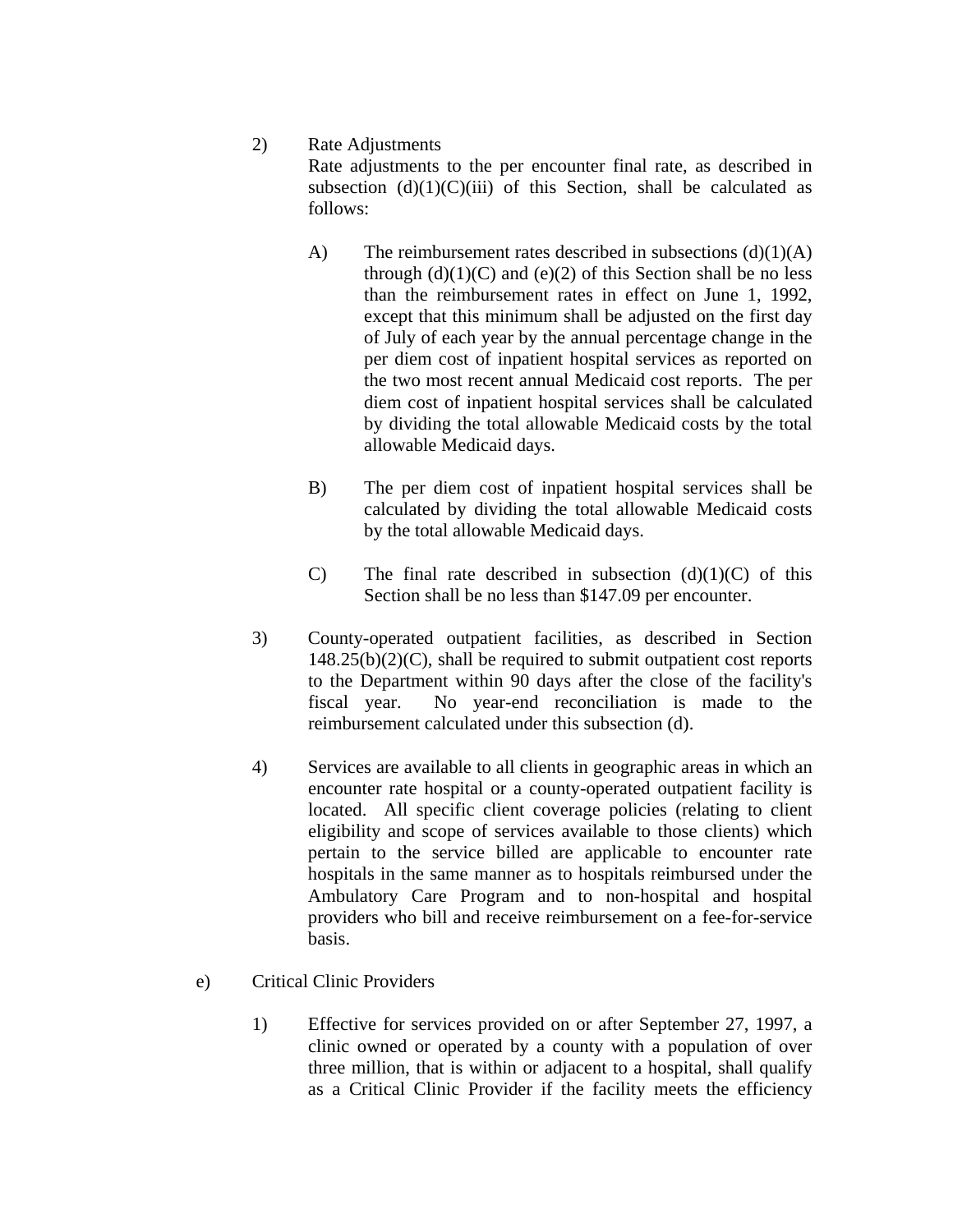standards established by the Department. The Department's efficiency standards under this subsection (e) require that the quotient of total encounters per facility fiscal year for the Critical Clinic Provider divided by total full time equivalent physicians providing services at the Critical Clinic Provider shall be greater than:

- A) 2700 for reimbursement provided during the facility's cost reporting year ending during 1998,
- B) 2900 for reimbursement provided during the facility's cost reporting year ending during 1999,
- C) 3100 for reimbursement provided during the facility's cost reporting year ending during 2000,
- D) 3600 for reimbursement provided during the facility's cost reporting year ending during 2001, and
- E) 4200 for reimbursement provided during the facility's cost reporting year ending during 2002.
- 2) Reimbursement for all services provided by any Critical Clinic Provider shall be on an all-inclusive per-encounter rate which shall equal reported direct costs of Critical Clinic Providers for each facility's cost reporting period ending in 1995, and available to the Department as of September 1, 1997, divided by the number of Medicaid services provided during that cost reporting period as adjudicated by the Department through July 31, 1997.
- 3) Critical Clinic Providers, as described in this subsection (e), shall be required to submit outpatient cost reports to the Department within 90 days after the close of the facility's fiscal year. No yearend reconciliation is made to the reimbursement calculated under this subsection (e).
- 4) The reimbursement rates described in this subsection (e) shall be no less than the reimbursement rates in effect on July 1, 1992, except that this minimum shall be adjusted on the first day of July of each year by the annual percentage change in the per diem cost of inpatient hospital services as reported on the two most recent annual Medicaid cost reports. The per diem cost of inpatient hospital services shall be calculated by dividing the total allowable Medicaid costs by the total allowable Medicaid days.
- f) Critical Clinic Provider Pharmacies